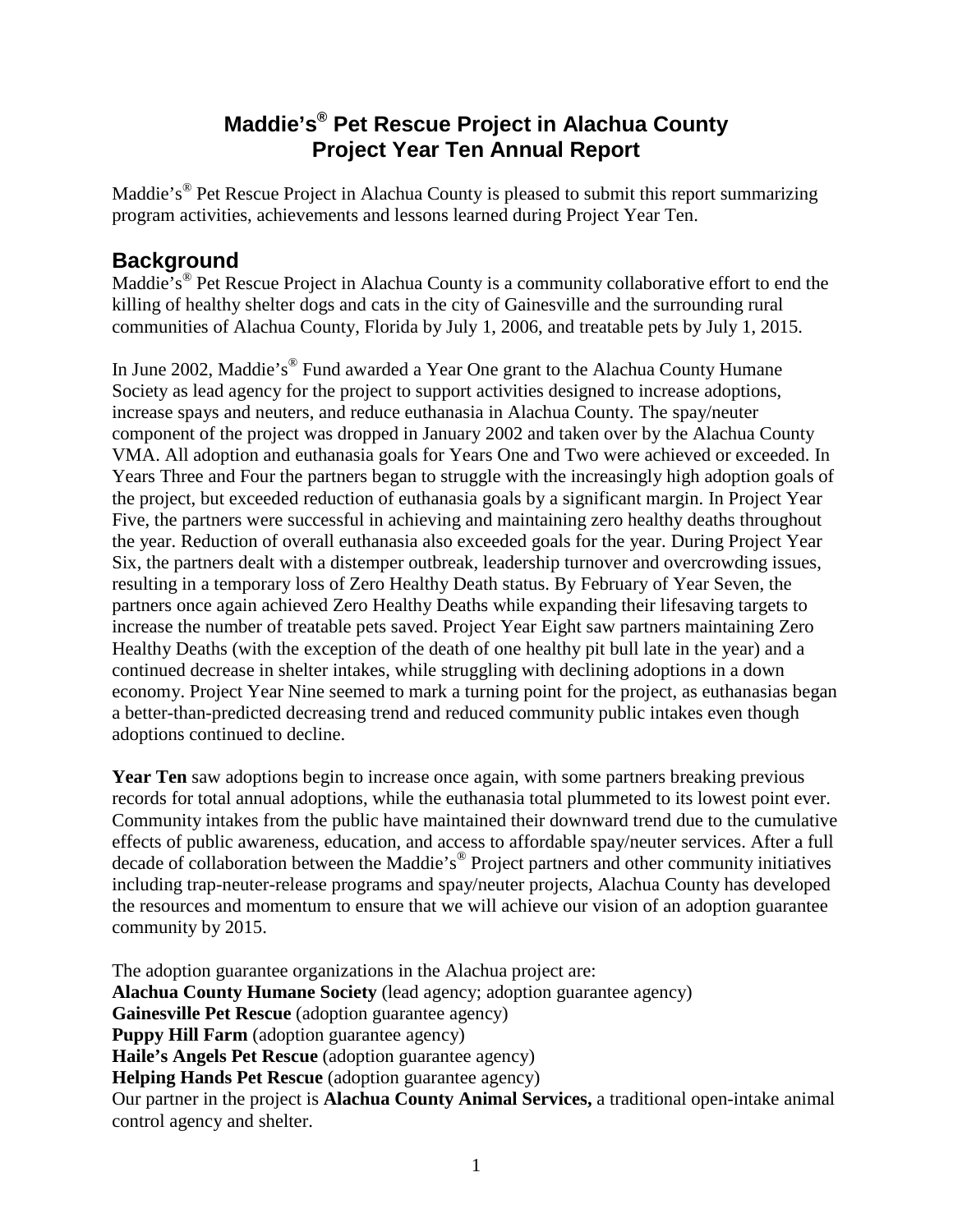The goals for Year Ten of Maddie's ® Pet Rescue Project in Alachua County were:

**Goal 1:** Increase the number of dogs and cats adopted from the Participating Organizations by at least 2,434 over the baseline of 692, to achieve a total of at least 3,126 Participating Organization adoptions for Project Year Ten.

Goal 2: Increase the total number of dogs and cats adopted from the Participating Organizations plus the Alachua County Animal Shelter by at least 2,434 over the baseline of 2,551, to achieve a total of at least 4,985 adoptions for Project Year Ten.

Goal 3: Decrease the number of healthy dogs and cats euthanized by Alachua County Animal Shelter and the Participating Organizations by at least 2,219 below the baseline of 2,219 to maintain the Adoption Guarantee for all healthy pets in Project Year Ten.

**Goal 4:** Decrease the number of treatable dogs and cats euthanized by Alachua County Animal Shelter and the Participating Organizations by at least at least 3,454 below the baseline of 4,714 to achieve a one-year total of not more than 1,260 deaths for Project Year Ten.

**Goal 5:** Decrease the number of total dogs and cats euthanized by Alachua County Animal Shelter and the Participating Organizations by at least 5,673 below the baseline of 8,063 to achieve a one-year total of not more than 2,390 deaths for Project Year Ten.

|                                                                                    | <b>Baseline</b><br>(2000) | Year 10<br>(2011/2012) | % Change  |
|------------------------------------------------------------------------------------|---------------------------|------------------------|-----------|
| <b>Intake At ACAS</b>                                                              | 11,034                    | 6,160                  | $-44.62%$ |
| <b>Intake at Adoption</b><br><b>Guarantee Organizations</b><br>(From public)       | 353                       | 1,317                  | $+273%$   |
| <b>Intake at Adoption</b><br><b>Guarantee Organizations</b><br>(Shelter transfers) | 338                       | 2,272                  | $+572%$   |
| Total public intake (to ACAS<br>and Adoption Guarantee Orgs)                       | 11,387                    | 7,477                  | $-34%$    |
| <b>Adoptions at Adoption</b><br><b>Guarantee Organizations</b>                     | 692                       | 3,265                  | $+472%$   |
| <b>Total Adoptions</b>                                                             | 2,551                     | 4,044                  | $+58.53%$ |
| <b>Euthanasia of Healthy Pets</b>                                                  | 2,219                     | 11                     | $-99.5%$  |
| <b>Total Euthanasia</b>                                                            | 8,063                     | 1,708                  | - 78.82%  |

### **Year Ten Results Summary**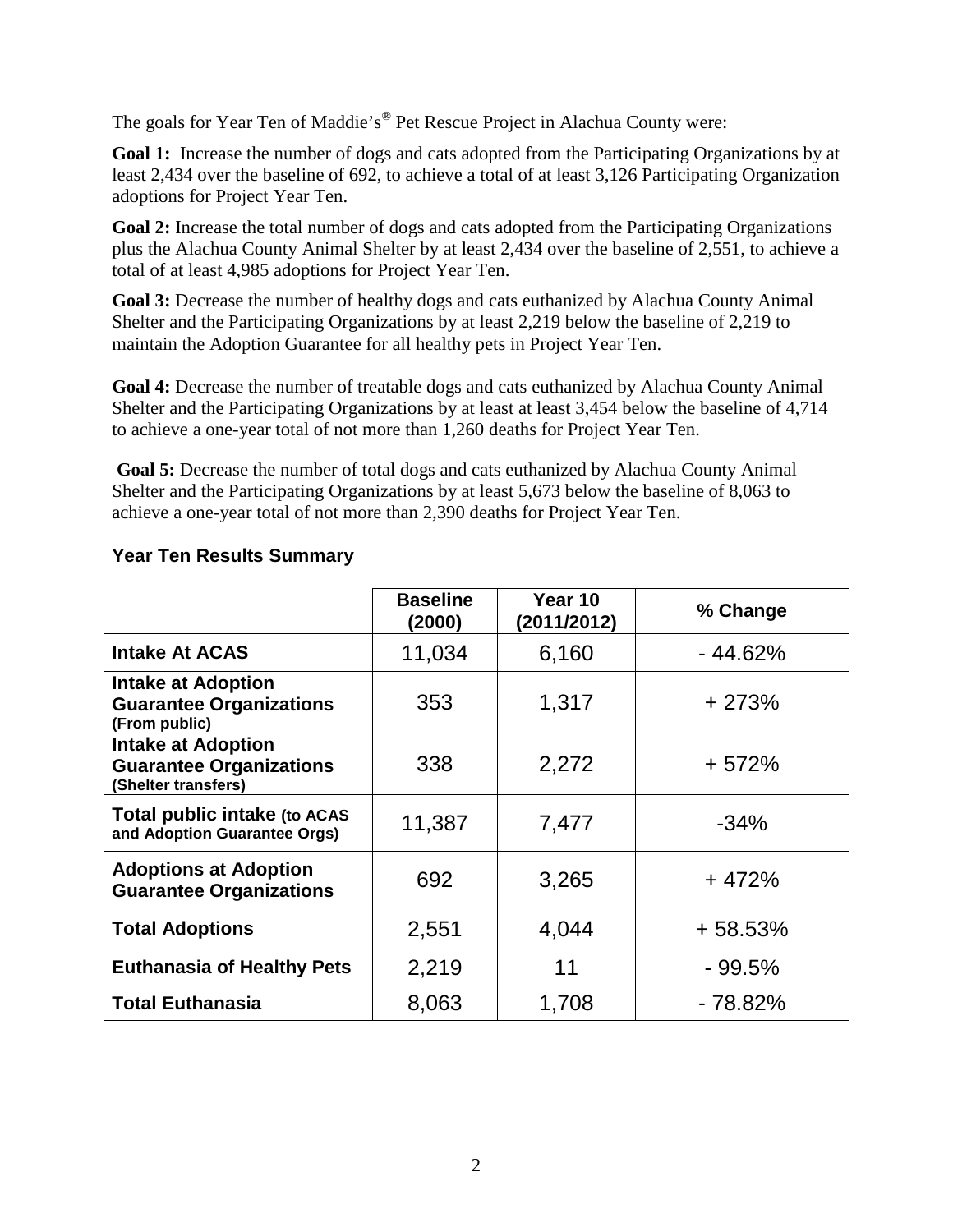## **Statistical Analysis**

## **Intakes**

During Year Ten, overall intakes at Alachua County Animal Services dropped 44.62% as compared to the baseline year, and held steady as compared to Project Year Nine. There were 4 more animals taken in at ACAS in Year Ten than in Year Nine. Overall intake at the adoption guarantee organizations (public intake plus shelter transfers) increased 22% as compared to Year Nine and 419% against the baseline year. The net result was an overall decrease in community intake of approximately 17.5% as compared to the baseline year, and an increase of less than 1% compared to Year Nine.

Intakes at the individual rescue organizations increased during Year Ten as compared to Year Nine with the sole exception of Haile's Angels, which decreased intake almost 30% with 111 fewer intakes. Alachua County Humane Society completed the transition into their new, expanded facility and increased intakes by 80%, finishing the year with 1,074 intakes.





#### **Intake Trends at Adoption Guarantee Agencies**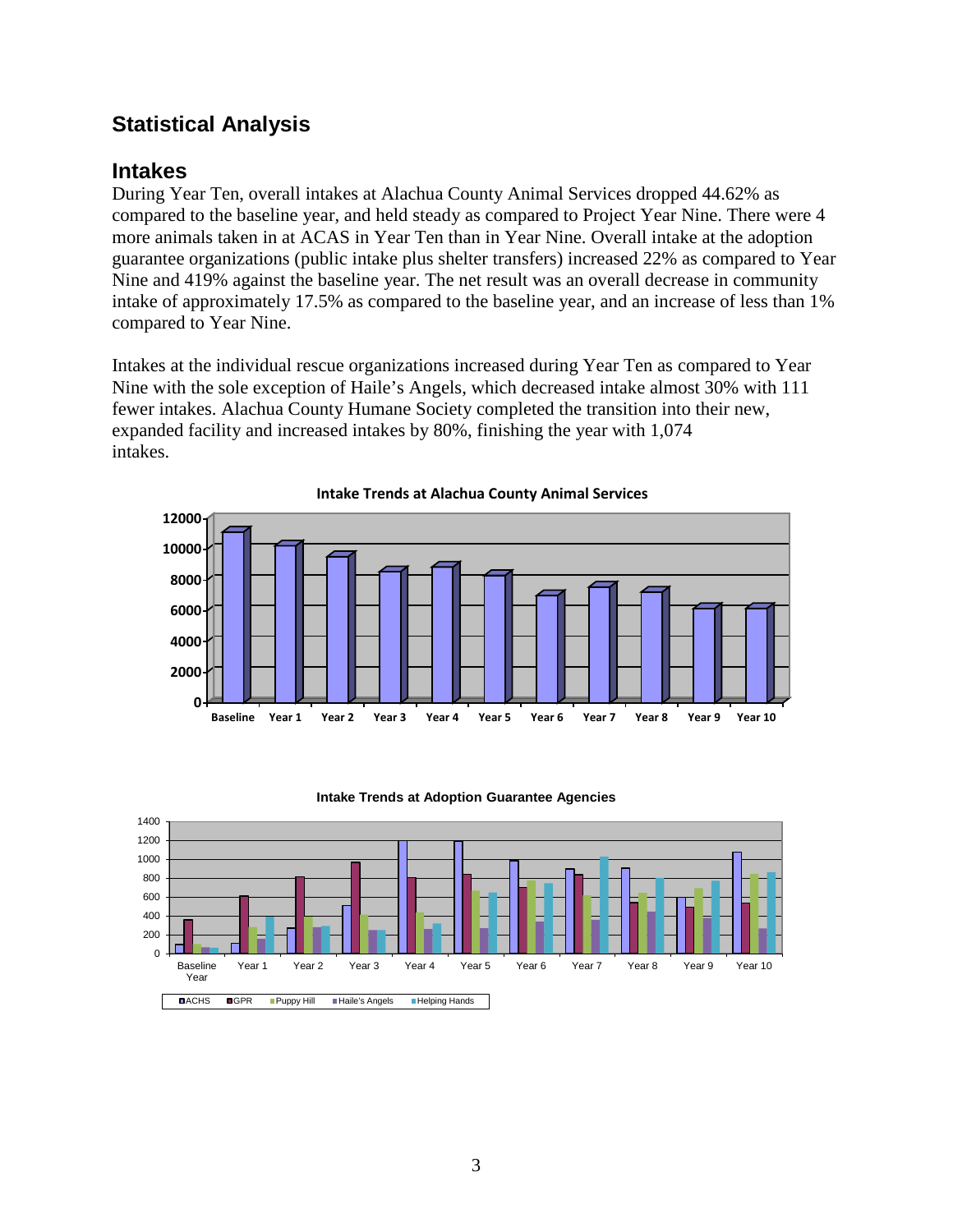## **Effect of the Stipend Payment Model on Intake Patterns**

In previous project years, the Alachua County project had implemented a strategy of applying a five-to-one stipend differential designed to incentivize transfers from Alachua County Animal Services. Over a four-year period, this strategy resulted in an increase in transfers from ACAS to become the majority of intakes at the Adoption Guarantee partners, as opposed to intakes directly from the public. This strategy was designed to ensure that Adoption Guarantee shelter space was targeted to those pets most in danger of euthanasia.

In Year Eight, the Alachua County partners entered the three-year, unfunded Project Continuation period. Using project funds stockpiled during Years One through Seven, the project was able to commit \$5,500 each month during Project Years Eight through Ten to continue paying stipends to the partners for above-baseline adoptions. In order to continue focusing project resources on the pets most in need of intervention, the partners agreed that the monthly stipend bank would be divided based on the percentage of shelter transfers each partner was responsible for in that month.



**Intakes at Adoption Guarantee Groups by Origin**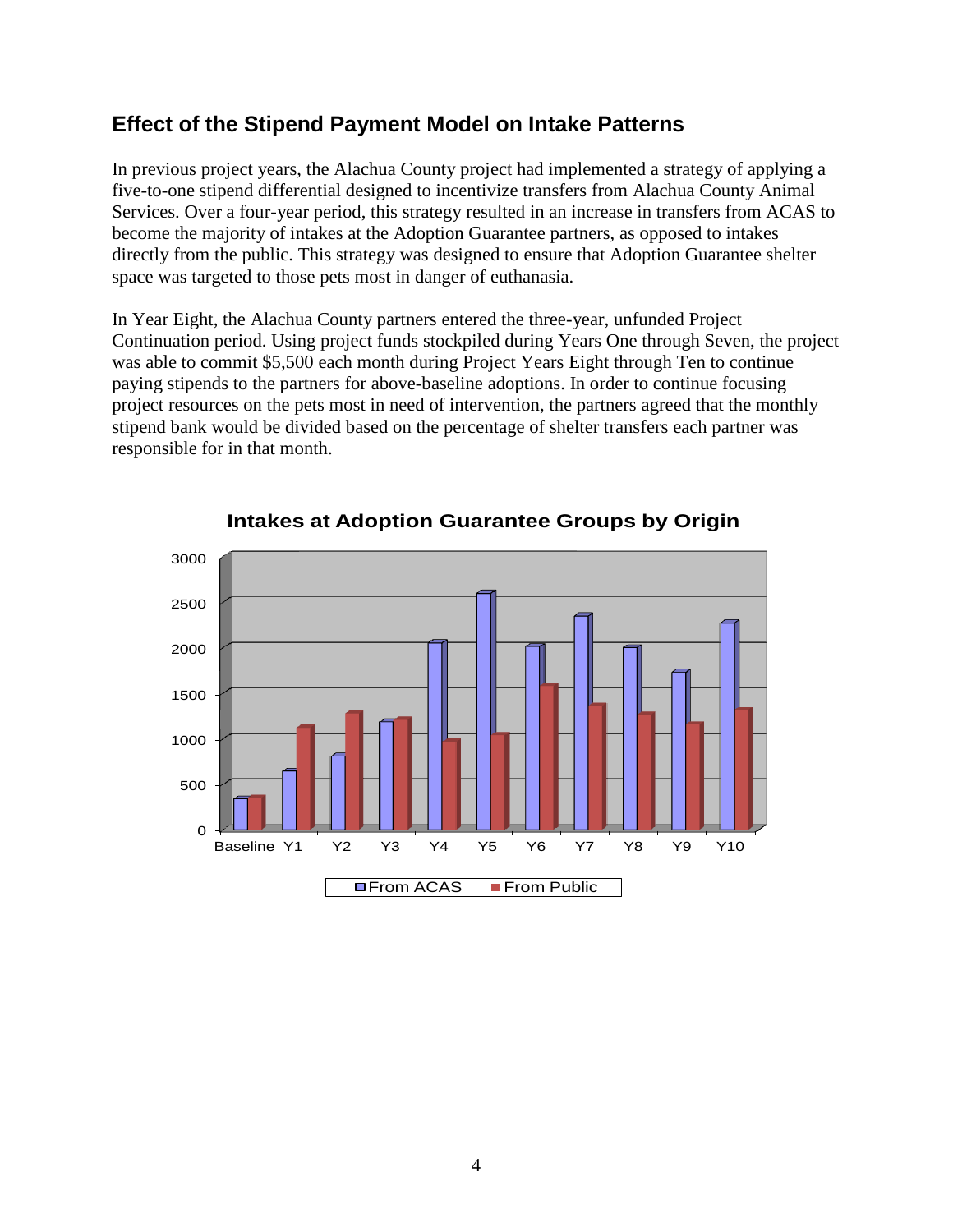## **Adoptions**

During Year Ten, our community began to reverse the downward adoption trend of the past five years. Our local economy showed signs of recovery, and key partners ramped up new facilities and strategies that helped them exceed their adoption goals. The Humane Society settled into their new, expanded shelter and posted 990 adoptions – their highest total ever. Puppy Hill and Helping Hands also had strong showings, with Puppy Hill exceeding their goal by more than 100 adoptions.

Total project adoptions were up 59% as compared to the baseline year, and 8% as compared to Project Year Nine. The project ended the year 941 adoptions short of goal.

|              | <b>Total Project Adoptions By Organization</b> |                                |                                |                                |                        |                     |                        |                        |                                |                     |                         |                                  |
|--------------|------------------------------------------------|--------------------------------|--------------------------------|--------------------------------|------------------------|---------------------|------------------------|------------------------|--------------------------------|---------------------|-------------------------|----------------------------------|
| <b>Total</b> | Adoptions<br>Baseline                          | Adoptions<br>Year <sup>-</sup> | Adoptions<br>Year <sub>2</sub> | Adoptions<br>Year <sub>3</sub> | Adoptions<br>Þ<br>Year | Adoptions<br>Year 5 | Adoptions<br>ç<br>Year | Adoptions<br>ſ<br>Year | Adoptions<br>Year <sub>8</sub> | Adoptions<br>Year 9 | Adoptions<br>01<br>Year | p<br>Project<br><b>同</b><br>Date |
| <b>ACHS</b>  | 99                                             | 385                            | 264                            | 521                            | 948                    | 960                 | 986                    | 896                    | 879                            | 615                 | 990                     | 7543                             |
| <b>GPR</b>   | 355                                            | 578                            | 761                            | 957                            | 813                    | 849                 | 700                    | 801                    | 563                            | 489                 | 472                     | 7338                             |
| PH           | 105                                            | 272                            | 376                            | 468                            | 484                    | 544                 | 776                    | 690                    | 625                            | 67 <sub>1</sub>     | 797                     | 5808                             |
| <b>HA</b>    | 68                                             | 123                            | 280                            | 249                            | 240                    | 259                 | 341                    | 318                    | 383                            | 360                 | 269                     | 2890                             |
| HH           | 65                                             | 334                            | 257                            | 256                            | 223                    | 543                 | 747                    | 955                    | 814                            | 753                 | 737                     | 5684                             |
| <b>ACAS</b>  | 1859                                           | 1675                           | 2087                           | 520                            | 486                    | 625                 | 1008                   | 886                    | 774                            | 826                 | 779                     | 14525                            |
| Total        | $255^{\circ}$                                  | 3367                           | 4025                           | 3971                           | 4194                   | 4780                | 4558                   | 4546                   | 4038                           | 3714                | 4044                    | 43788                            |

|             | <b>Project Total Adoptions - Year Ten Change Compared To:</b> |        |        |        |        |        |        |        |                   |        |  |
|-------------|---------------------------------------------------------------|--------|--------|--------|--------|--------|--------|--------|-------------------|--------|--|
|             | <b>Base</b><br>line                                           | Year 1 | Year 2 | Year 3 | Year 4 | Year 5 | Year 6 | Year 7 | Year <sub>8</sub> | Year 9 |  |
| <b>ACHS</b> | 900%                                                          | 157%   | 133%   | 90%    | 4%     | 3%     | 0%     | 10%    | 13%               | 43%    |  |
| <b>GPR</b>  | 33%                                                           | $-18%$ | $-36%$ | $-51%$ | $-42%$ | $-44%$ | $-33%$ | $-41%$ | $-16%$            | $-3%$  |  |
| <b>PH</b>   | 659%                                                          | 193%   | 78%    | 70%    | 65%    | 47%    | 3%     | 16%    | 28%               | 20%    |  |
| <b>HA</b>   | 296%                                                          | 119%   | 29%    | 8%     | 12%    | 4%     | $-21%$ | $-15%$ | $-30%$            | $-24%$ |  |
| HH          | 1034%                                                         | 121%   | 193%   | 188%   | 230%   | 36%    | $-1%$  | $-23%$ | $-9%$             | $-2%$  |  |
| <b>ACAS</b> | $-58%$                                                        | $-53%$ | $-60%$ | $-49%$ | $-48%$ | $-52%$ | $-23%$ | $-12%$ | 1%                | $-6%$  |  |
| Total       | 59%                                                           | 20%    | $-8%$  | 2%     | $-4%$  | $-15%$ | $-11%$ | $-11%$ | 0%                | 8%     |  |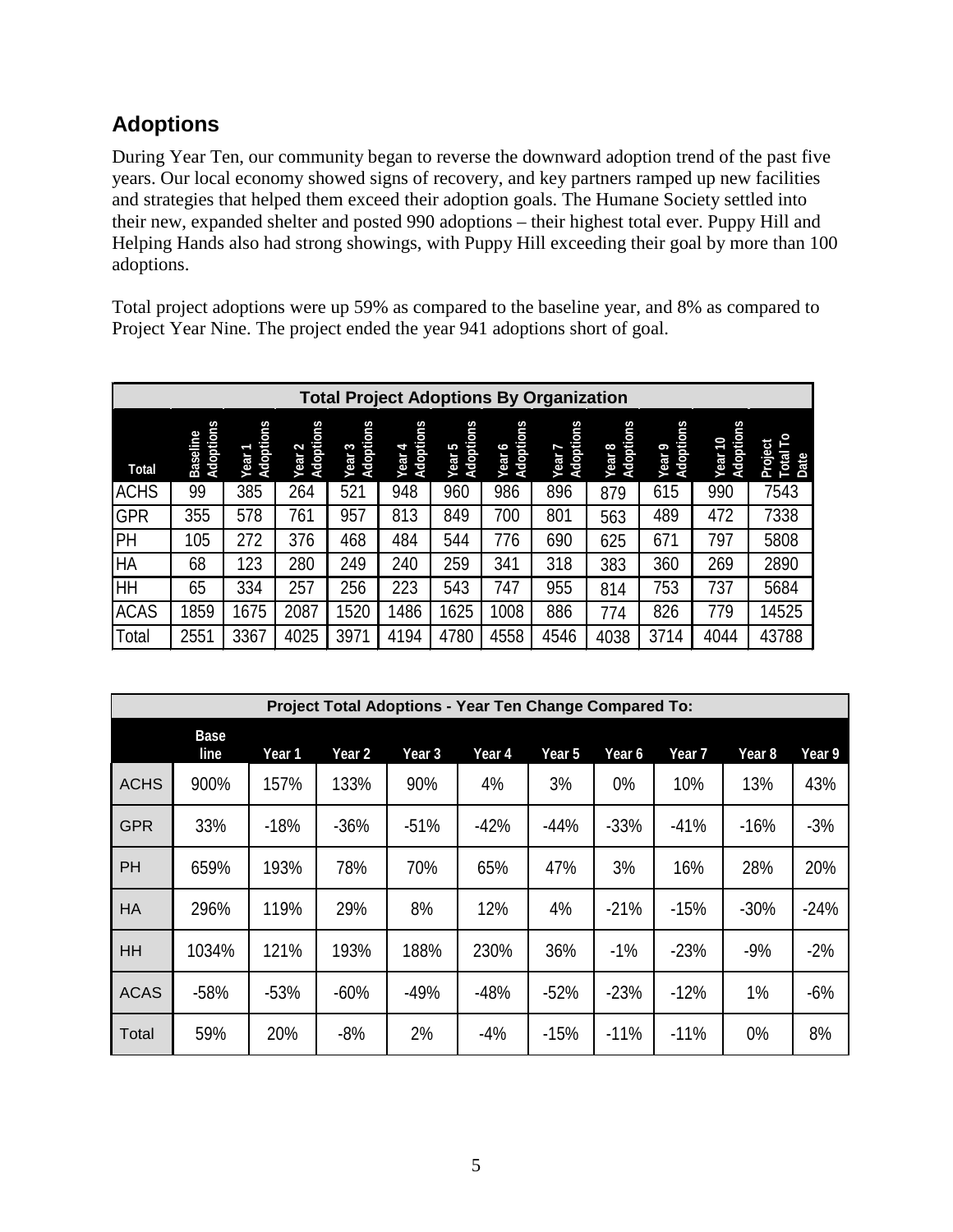

**Year 10 Goal vs. Actual Above-Baseline and Total Adoptions By Organization**

| Organization                          | <b>A/B Adoption</b><br>Goal | <b>A/B Actual</b><br><b>Adoptions</b> | <b>Total</b><br><b>Adoption</b><br>Goal | <b>Actual</b><br><b>Adoptions</b> |
|---------------------------------------|-----------------------------|---------------------------------------|-----------------------------------------|-----------------------------------|
| <b>Alachua County Humane Society</b>  | 615                         | 891                                   | 714                                     | 990                               |
| <b>Gainesville Pet Rescue</b>         | 211                         | 117                                   | 566                                     | 472                               |
| Puppy Hill Farm                       | 585                         | 692                                   | 690                                     | 797                               |
| Haile's Angels                        | 358                         | 201                                   | 426                                     | 269                               |
| <b>Helping Hands</b>                  | 665                         | 672                                   | 730                                     | 737                               |
| <b>Alachua County Animal Services</b> | 0                           | $-1080$                               | 1859                                    | 779                               |
| <b>Total Project</b>                  | 2434                        | 1493                                  | 4985                                    | 4044                              |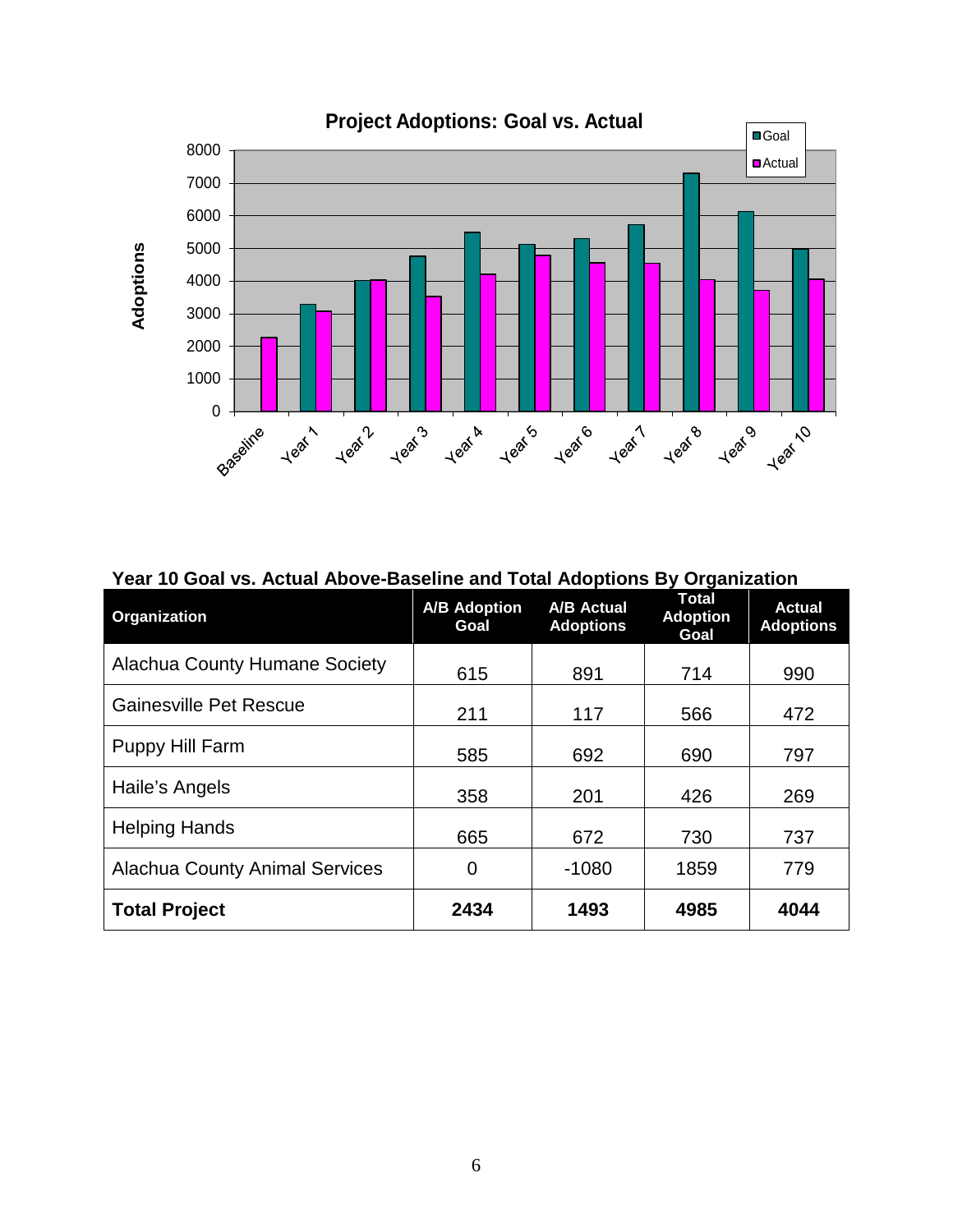# **Adoption Stipends**

In Project Year Ten, the Alachua County project divided a monthly stipend bank of \$5,500 among the five Adoption Guarantee partners based on the percentage of shelter transfers for which each partner was responsible in that month.

|                              | <b>Project Year Ten</b> |                        |                        |                          |                                   |  |  |  |  |
|------------------------------|-------------------------|------------------------|------------------------|--------------------------|-----------------------------------|--|--|--|--|
| Organization                 | Total<br>Adoptions      | Above B/L<br>Adoptions | Above B/L<br>from ACAS | Above B/L<br>from Public | <b>Total Stipends</b><br>Received |  |  |  |  |
| Alachua Cty.<br>Hum. Soc.    | 990                     | 891                    | 891                    | 0                        | 31,346.48                         |  |  |  |  |
| Gainesville<br>Pet Rescue    | 472                     | 117                    | 117                    | $\overline{0}$           | 4,116.20                          |  |  |  |  |
| Puppy Hill<br>Farm           | 797                     | 692                    | 323                    | 369                      | 11,363.54                         |  |  |  |  |
| Haile's<br>Angels            | 269                     | 201                    | 32                     | 169                      | 1,125.80                          |  |  |  |  |
| Helping<br>Hands             | 737                     | 672                    | 513                    | 159                      | 18,047.98                         |  |  |  |  |
| Alachua Cty.<br>Animal Svcs. | 779                     | $-1080$                | $-1080$                | 0                        | 0.00                              |  |  |  |  |
| <b>TOTALS</b>                | 4044                    | 1493                   | 796                    | 697                      | 66,000.00                         |  |  |  |  |

|                                 |                        | <b>Since Project Inception</b>     |                                 |  |
|---------------------------------|------------------------|------------------------------------|---------------------------------|--|
| Organization                    | <b>Total Adoptions</b> | <b>Above Baseline</b><br>Adoptions | <b>Total Stipends Received.</b> |  |
| Alachua County. Humane Soc.     | 7543                   | 6079                               | \$737,513                       |  |
| Gainesville Pet Rescue          | 7338                   | 3450                               | \$514,507                       |  |
| Puppy Hill Farm                 | 5808                   | 4528                               | \$448,529                       |  |
| Haile's Angels Pet Rescue       | 2890                   | 2233                               | \$133,390                       |  |
| <b>Helping Hands Pet Rescue</b> | 5684                   | 4985                               | \$348,219                       |  |
| Alachua County. Animal Services | 14,525                 | $-5527$                            | \$8,262                         |  |
| TOTALS                          | 43,788                 | 15,748                             | \$2,190,420                     |  |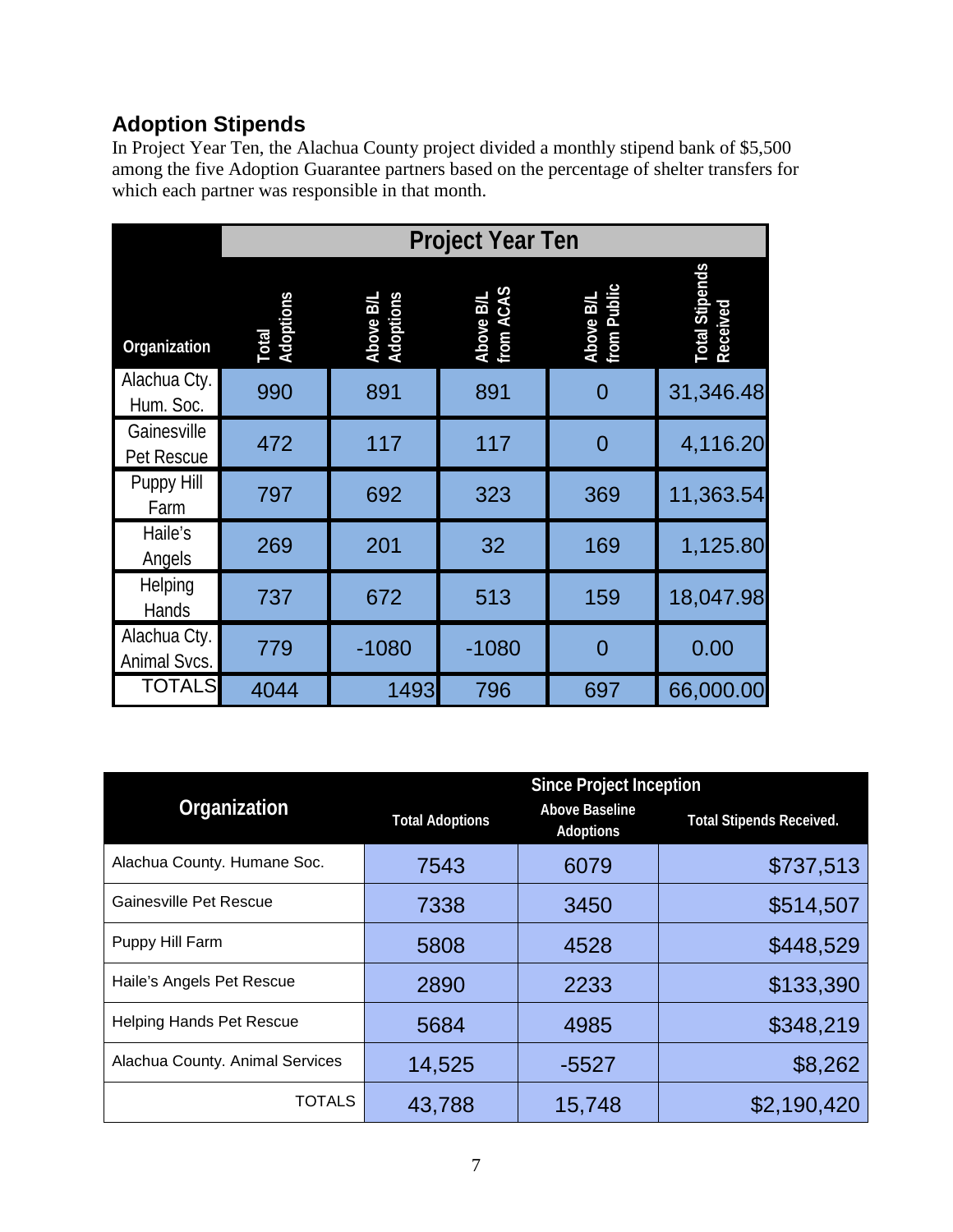### **Euthanasia:**

During Year Ten, Alachua County made significant progress toward our goal of ending euthanasia of healthy and treatable animals. We ended the year with a total of 1,708 deaths, almost 30% less than our predicted year total of 2,389. Year Ten total euthanasia was down 79% against the baseline year and 34% against Year Nine.

Treatable deaths comprised 81% of total Year Ten euthanasia, and unhealthy/untreatable animals comprised 18% of the total. The project was able to maintain Zero Healthy Deaths during eight months of Project Year Ten, with a total of 11 healthy deaths for the year.

|                | <b>Healthy Deaths</b> | Treatable Deaths | Total Deaths |
|----------------|-----------------------|------------------|--------------|
| Year 10 Goal   |                       | 1260             | 2389         |
| Year 10 Actual | 11                    | 1377             | 1708         |

| <b>Health</b><br><b>Status</b>   | <b>Baseline</b><br>Year | Project<br>Year 1 | Project<br>Year <sub>2</sub> | Project<br>Year 3 | Project<br>Year 4 | Project<br>Year 5 | Project<br>Year 6 | Project<br>Year 7 | Project<br>Year 8 | Project<br>Year 9 | Project<br>Year 10 | Year 10 Change<br>Compared to<br><b>Baseline</b> |
|----------------------------------|-------------------------|-------------------|------------------------------|-------------------|-------------------|-------------------|-------------------|-------------------|-------------------|-------------------|--------------------|--------------------------------------------------|
| Healthy                          | 2219                    | 1696              | 981                          | 260               | 6 <sup>1</sup>    | 5                 | 262               | 123               |                   | 24                | 11                 | Down 99%                                         |
| Treatable                        | 4714                    | 3901              | 3460                         | 2815              | 2462              | 2206              | 3014              | 3095              | 3087              | 2149              | 1377               | Down 71%                                         |
| Unhealthy/<br><b>Untreatable</b> | 1130                    | 1034              | 768                          | 745               | 548               | 1124              | 419               | 241               | 633               | 406               | 320                | Down 73%                                         |
| Total                            | 8063                    | 6631              | 5209                         | 4820              | 4071              | 3335              | 3695              | 3459              | 3721              | 2579              | 1708               | Down 79%                                         |

#### **Euthanasia By Health Classification**

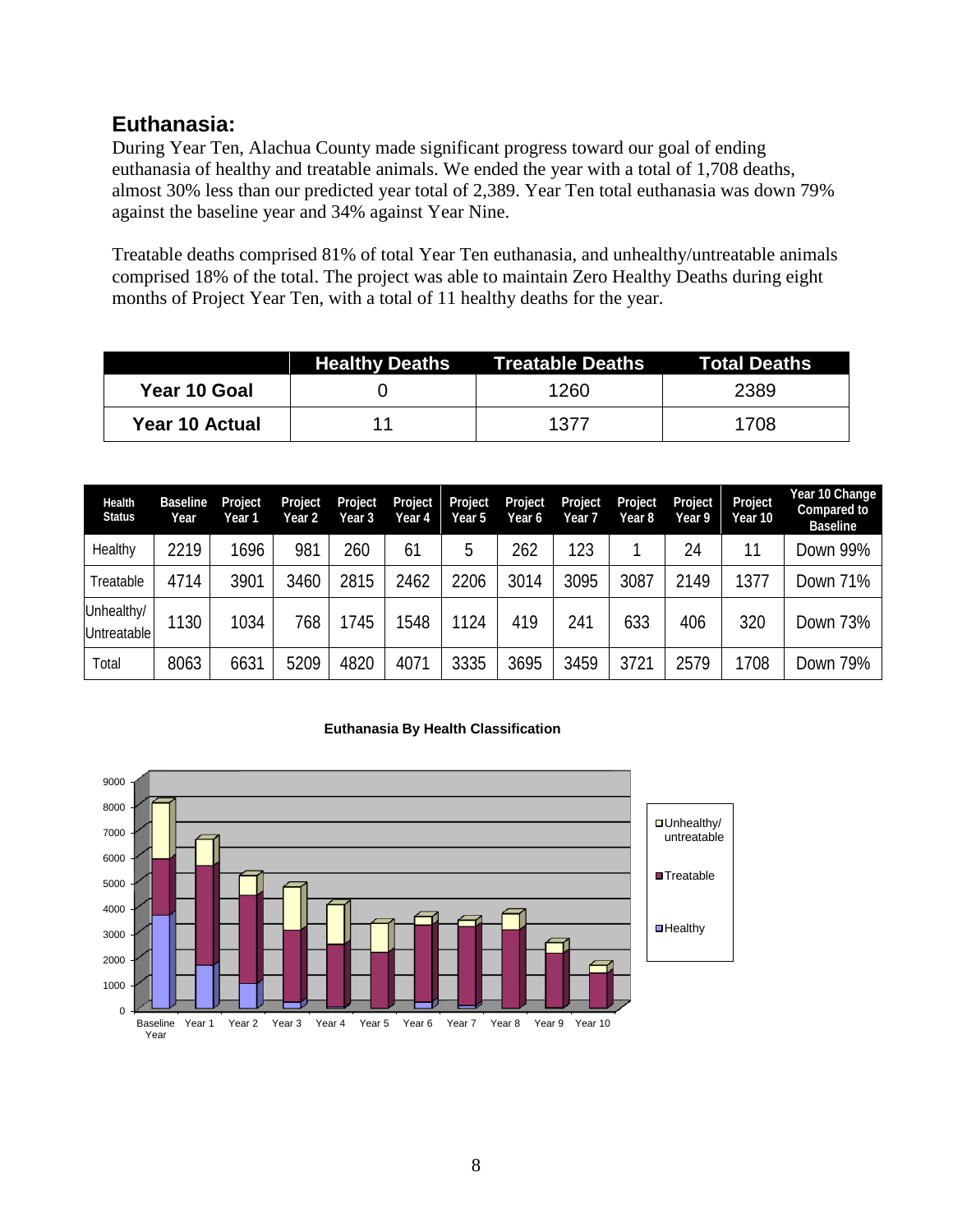#### **Zero Healthy Deaths Initiative**

Alachua County has committed to saving every healthy pet at Animal Services since Project Year Five. Factors including the economy and leadership turnover have challenged the partners, but in Year Ten they improved communications and outreach to cut Year Nine's Healthy Death total in half. **Healthy Deaths in Year Ten included 11 dogs, only three of which were pit bulls or pit mixes.**

| <b>Project Year</b>   | <b>Total Healthy</b><br><b>Deaths</b> |
|-----------------------|---------------------------------------|
| Year Five: 2006/2007  | 5                                     |
| Year Six: 2007/2008   | 262                                   |
| Year Seven: 2008/2009 | 123                                   |
| Year Eight: 2009/2010 | 1                                     |
| Year Nine: 2010/2011  | 24                                    |
| Year Ten: 2011/2012   | 11                                    |

# **Project Activities: Successes, Challenges and Future Plans**

Project Year Ten was Alachua County's third year in the non-funded project period after seven years of generous grant support from Maddie's® Fund. As in Project Years Eight and Nine, the partners worked to earn adoption stipends paid from funds stockpiled at the project level during earlier years of the project. Partners continued to earn stipends for above-baseline adoption performance from a total monthly stipend pool of \$5,500. This amount was distributed to the five project partners based on the percentage of each month's shelter-originating above-baseline adoptions that each partner was responsible for. Subsidy payments were calculated each month using the "Alachua County Subsidy Table" developed by Maddie's<sup>®</sup> Fund.

During Project Year Ten, the Alachua County partners continued their focus on maintaining Zero Healthy Death status while working to increase adoptions of treatable pets. The partners worked closely with Animal Services to monitor the status of animals at risk of euthanasia and to transfer them to safety at rescue groups as efficiently as possible.

In October of 2011, Alachua County Animal Services Director David Flagler resigned. Vern Sawyer, who previously led the Field Officers department, was appointed the Interim Director. Under Vern's guidance, Animal Services has worked to become more flexible and responsive in working with the nonprofit rescue partners to transfer pets out quickly.

During Year Ten, Alachua County Humane Society completed its transition into its new facility and began to ramp operations back up to previous levels. ACHS exceeded its previous record for total annual adoptions with 990, a 61% increase over the previous year. Transitions for ACHS continued as, near the end of Year Ten, the organization experienced its second leadership change in less than two years as Eric Van Ness left ACHS in June of 2012. He was succeeded by Amanda Burks, who will use her extensive management and nonprofit experience to help ACHS build sustainability in their new facility.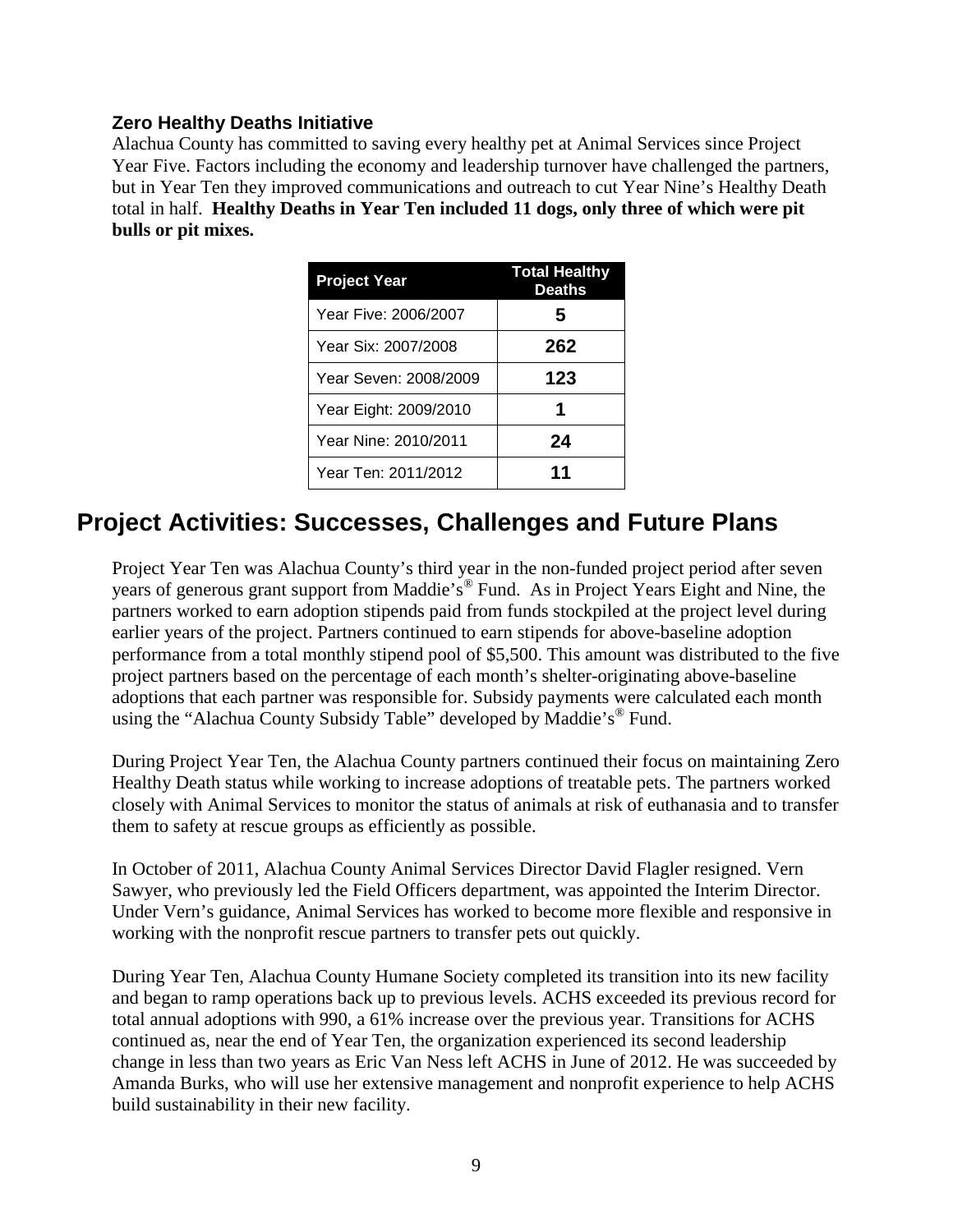#### **Adopt A Pet From Your Vet**

A total of 16 adoptions were completed through Gainesville Pet Rescue's Adopt A Pet From Your Vet program. Through Adopt A Pet From Your Vet, cats are fostered at animal hospitals and displayed daily in the lobby for potential adopters to visit. GPR pays all costs of care and feeding. When an adoption is completed, the animal hospital receives a \$50 stipend from GPR.

| <b>Month</b> | # of cats adopted |
|--------------|-------------------|
| July         | 3                 |
| August       |                   |
| September    | 3                 |
| October      | $\overline{2}$    |
| November     | 1                 |
| December     | 3                 |
| January      | $\overline{2}$    |
| February     | ი                 |
| March        | ი                 |
| April        | ი                 |
| May          | Π                 |
| June         |                   |
| <b>TOTAL</b> |                   |

**Year Ten Adopt A Pet From Your Vet Results**

Adoption strategies deployed by the individual project partners are discussed in their individual activity reports beginning on page 14.

#### **What's Next:**

- Year Eleven will be the final year that the project will pay stipends for adoptions, using funds stockpiled from previous project years. Stipends will be paid at the same rate and using the same protocols as in Year Ten. The partners will continue to submit monthly statistics using the Maddie's<sup>®</sup> Project reporting format.
- As the Maddie's<sup>®</sup> stipend funding phases out, the locally-based Wagmore Foundation has been ramping up to begin providing targeted grants to help Alachua County reach and sustain our goal of a no-kill community by 2015. Since we know that tracking and publicizing community statistics is crucial to our progress, Wagmore's grantee reporting requirements will be modeled after the Maddie's<sup>®</sup> Project requirements so that we can continue to build our statistical record, document successes and challenges, and analyze data to make project improvements.
- The HEART leadership group (Helping Every Animal Reach Tomorrow) consisting of county government officials, Animal Services staff and key community partners, will continue to provide guidance and advocacy to support the continued collaboration and partnership of public agencies and nonprofit rescue groups to reach our goal.
- Alachua County Animal Services has convened a staff-led team to implement the improvements and best practices recommended in the Maddie's® Shelter Medicine Consultation and Assessment conducted in 2012. During Year Eleven we anticipate that changes to protocols and approaches resulting from the Consultation and Assessment will improve and streamline the adoption and transfer system for all community partners.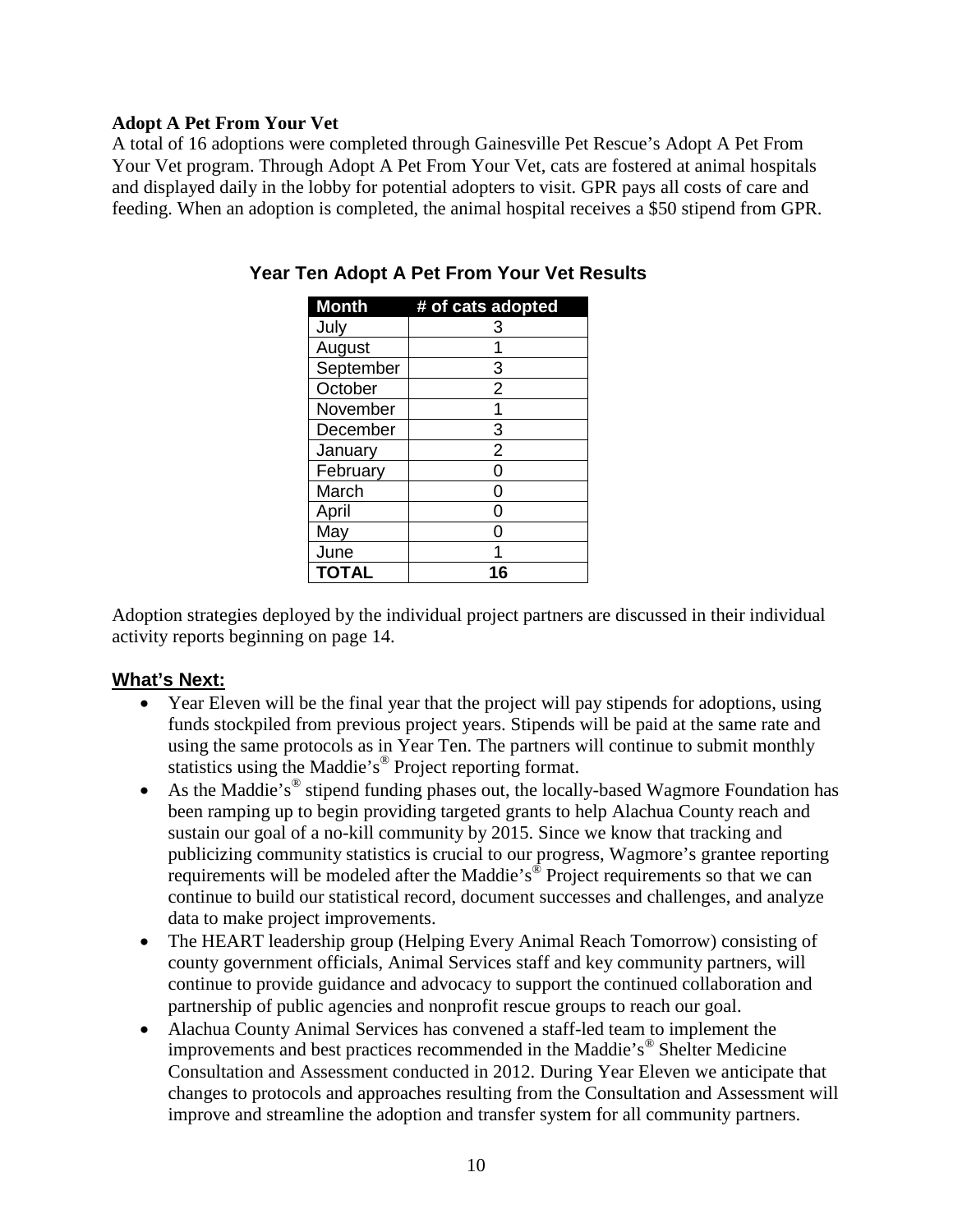## **Fundraising**

As in the previous three project years, specific fundraising and set-aside targets for the individual partners were not imposed in Project Year Ten. The partner organizations integrated fundraising goals into their individual operating plans and conducted fundraising activities independently. Detailed information on fundraising performance for each organization and for the project appears below:

### **Alachua County Humane Society**

Total revenue for Year Ten was \$768,973. This is slightly lower than Year Nine due primarily to a change in leadership that resulted in a gap in which the organization did not have an executive director. In addition to the leadership change, in Year Ten ACHS received less funding towards sponsorship of our new facility.

We continue to find that we are better able to raise funds through individual and small group efforts rather than large fundraising events. Furthermore, ACHS Management and the Board of Directors believes that the organization will thrive by focusing on ongoing program opportunities such as a new membership program, a corporate sponsorship program, a program focused on the care of animals for those who have passed away or become terminally-ill (dubbed The Happy Endings program), and grooming services. We are also encouraged by the continued growth of the revenue generated by our thrift store and intend to increase sales even further by strengthening our online presence.

### **Gainesville Pet Rescue**

Our yard sales are a consistent source of income. Multiple yard sales were held throughout the year. Profit is only increasing over time as the sales are becoming more popular.

"The Guardian Angel Monthly Giving Program" is slowly growing. We also have a Guardian Angel Board at our front desk so people can see who is making donations. We feel that these monthly donations are what GPR will need to maintain its financial stability.

Our Facebook page is also continuing to grow. It is a way to keep supporters involved and makes it easy for donors to see where their money is going. The GPR mailers brought in a considerable amount of money this year. A certain number of our constituents would rather just send in a donation rather than participate in an event or purchase something.

The University of Florida Community Campaign, although very lucrative in years past, declined from previous years. We increased our annual yard sale to monthly yard sales which proved to be successful. We added a 'boutique' sale of higher end items and will continue to do this 2-3 times per year on top of the yard sales. We also began selling some nicer items on Ebay.

We are working with several groups of UF Sales & Marketing students in hopes that they could spread the word about GPR and raise funds as well. They have all done a great job in raising the minimum \$1200 they are required to raise for an 'A' in the class. With 4 groups a year this is a significant help to us.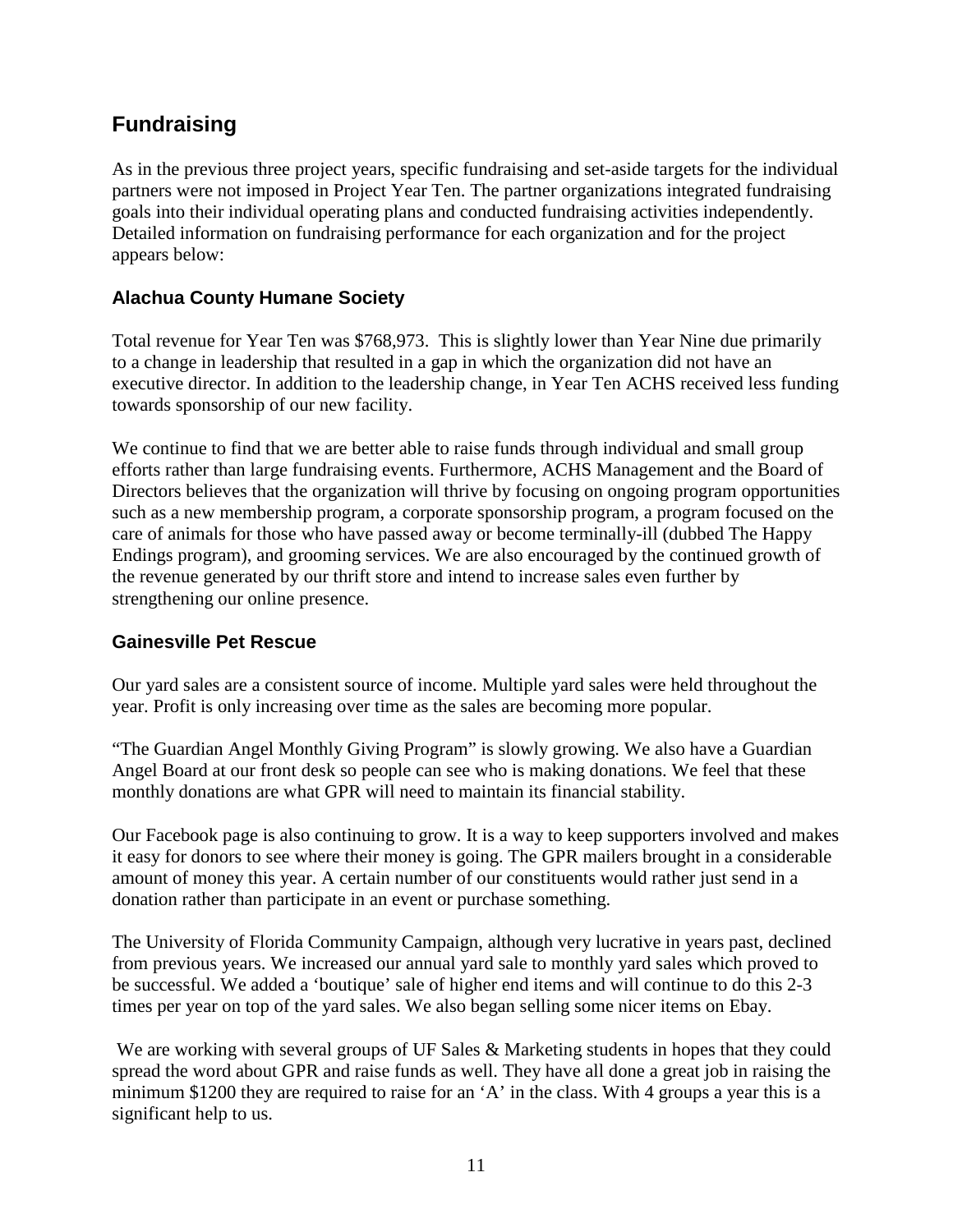### **Puppy Hill Farm**

#### **Fund Raisers:**

|                            | <b>Revenue</b> | <b>Expenses</b>                                  |
|----------------------------|----------------|--------------------------------------------------|
| Garage sales:              | 2715           | $\theta$                                         |
| Gala:                      | 700            | 0 (Residual income from gala held in April 2011) |
| <b>UF Marketing Class:</b> | 2435           | $\Omega$                                         |
| <b>Flower Sale:</b>        | 281            | 200                                              |
| Santa photo:               | 128            | $\Omega$                                         |
| T shirt:                   | 128            | 77                                               |
| General:                   | 200            | 0 (This included tabling events.)                |
| <b>Total:</b>              | 4087           | 277                                              |

#### **Net Fundraising Income: 3810**

While we did not have our usual For the Love of Animals Gala this year, which requires a huge amount of prep time and volunteer hours, we tried several smaller fund raisers that are less labor intensive and have basically no expenses associated with them. Additionally, donations and inkind donations account for a substantial percentage of our annual income.

#### **Haile's Angels Pet Rescue**

Fundraising took a new approach this year. We started with the usual events.

- Oktoberfest had costs of \$245 and grossed \$627 leaving a profit of \$317 plus \$55 in donations
- We were able to work with two marketing teams from the University of Florida to help us raise money. The student efforts resulted in \$2527 being raised with no cost to the rescue.
- We did a Pups and Pancakes Breakfast in October in conjunction with Gators Dockside which raised \$850 and had no cost.
- In November we did a promotion with Beef O'Brady's that cost nothing and resulted in a profit of \$435 by people bringing in flyers from Haile's Angels.
- We had a Santa Dash in December which raised \$290 and had no cost.
- We did an end of the year email campaign which raised \$3,337 and had no cost.
- We did a bowling for Valentines event which raised \$927 and had no cost.
- Walk for the Animals took place in March and we had costs of \$155 and grossed \$680 leaving a profit of \$525
- In office donations were \$963 in the "donation jar"
- We did our Runways and Rescues in May this year with a cost of a \$557 and a gross of \$2897 netting \$2340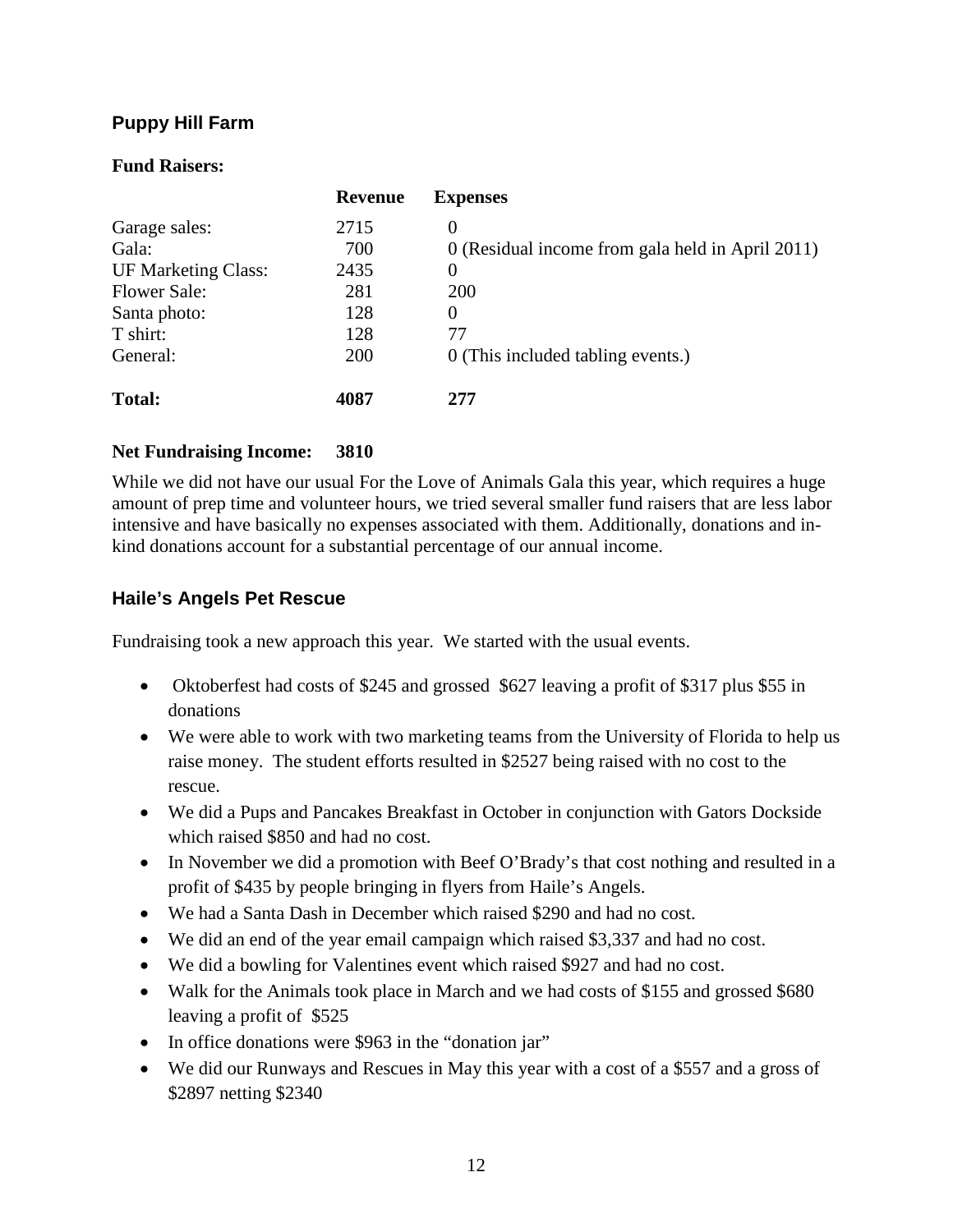### **Helping Hands Pet Rescue**

In Project Year Ten, Helping Hands continued to develop our fundraising strategies. All of our fundraisers were at zero cost to us this year. We continued selling Helping Hands t-shirts and engraved tags. We also tabled at several different events in Gainesville which brought in a lot of donations as well as a few volunteers and foster homes. One of the new things we did in Year Ten was start using our Facebook page to solicit for donations towards the medical expenses of the Treatable animals in our care. Although we were able to raise \$6290.78, which was more than in previous years, it is still a small amount in comparison to our yearly expenses and we rely heavily on adoption fees to fund our operations. We were able to add \$10,000.00 to our set aside account this year.

| <b>Helping Hands Fundraiser</b> | Cost                                   | <b>Sales</b> | <b>Net Profit</b> |
|---------------------------------|----------------------------------------|--------------|-------------------|
| <b>T-shirt Sales</b>            | \$0                                    | \$1040.00    | \$1040.00         |
| Dog Tag Sales                   | \$0                                    | \$325.00     | \$325.00          |
| Tabling at Various Local Events | \$0                                    | \$3015.78    | \$3015.78         |
| Solicit Online Donations for    | \$0                                    | \$1910.00    | \$1910.00         |
| Treatables                      |                                        |              |                   |
|                                 | \$6290.78<br><b>Total Fundraising:</b> |              |                   |

### **Community Awareness and Advertising**

During Year Ten, community awareness activities to promote adoptions were handled individually by the project partners, who publicized events, fundraisers and individual animals through flyers, posters, paid and donated radio time and increasingly through Facebook postings.

Through the GAP project during Year Ten, volunteer marketing students from the University of Florida continued their project to produce marketing videos and still photos for hard-to-place pets at all Maddie's® Project partners. GAP posted and cross-posted the videos and photos through Facebook and the GAP website, and provided individual outreach and facilitation to potential adopters who were interested in GAP-sponsored animals.

No project funds were spent on advertising in Year Ten.

## *Reports from Participating Organizations*

*Alachua County Humane Society Submitted by Amanda M. Burks, Executive Director*

**Year Nine Adoption Goal: 714 Year Nine Actual Adoptions: 990 139% of goal**

**Adoptions:** Following a tumultuous Year Nine in which ACHS moved to a new facility, the organization bounced back in Year Ten by breaking its own community record for a total number of adoptions in a year...990! This growth can be attributed to several factors, including the ability to intake more animals due to the substantial increase in facility capacity, and the community adoption support that took place in response to a cat hoarding case in Alachua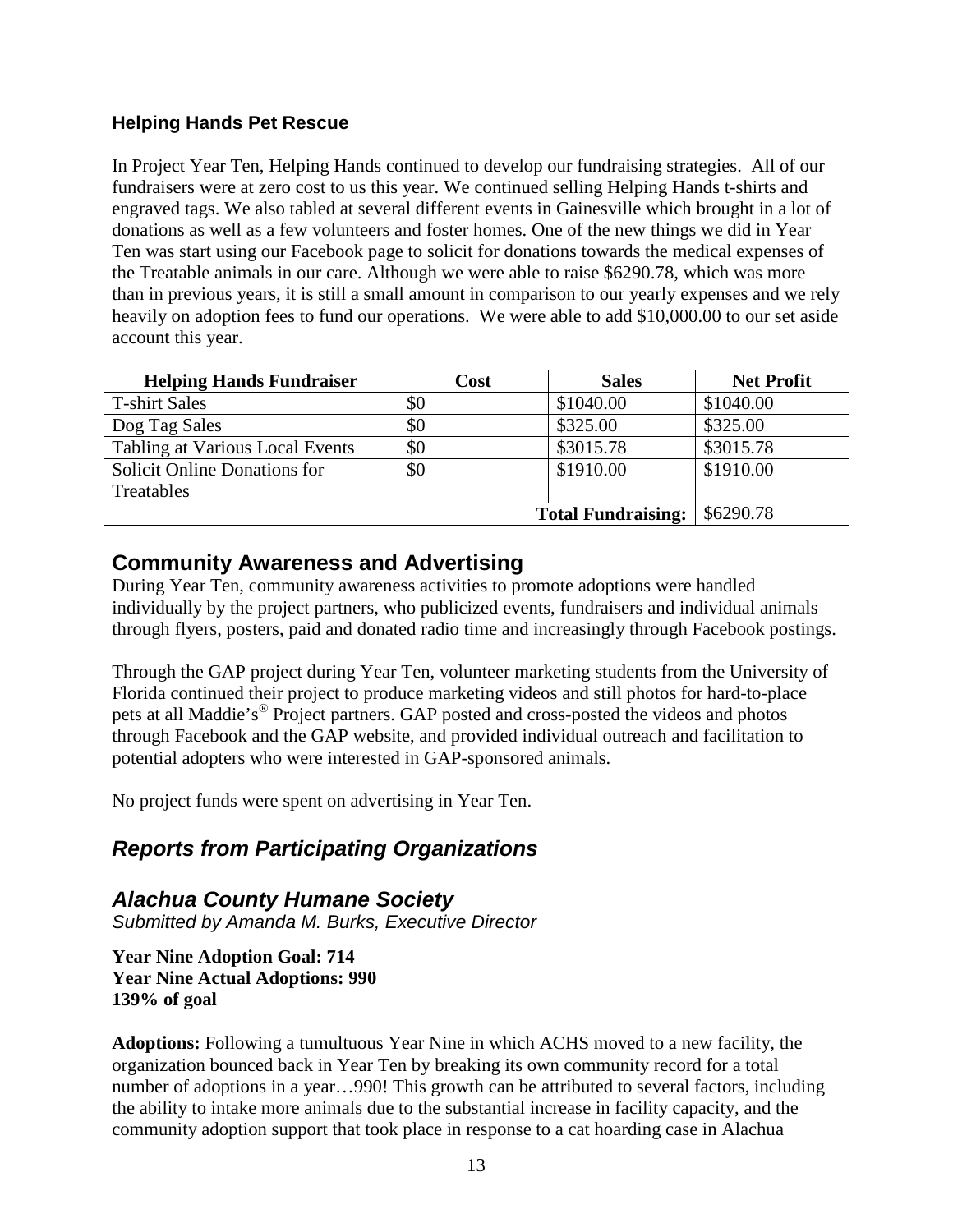County during the summer of 2011. Despite this 60% increase in adoptions from the previous year, ACHS has not reached its full adoption potential in the new facility. Funding continues to limit the organization's ability to hire the staff needed to fully utilize its resources.

Another way in which ACHS seeks to increase adoptions is through a more focused foster program. The most significant outcome of this focus is the creation of the Wagmore Foundation Foster Barn. Driven by local philanthropist and long-time supporter Gladys Cofrin, the Barn was started to increase the quarantine potential for ACHS. Quarantine of transfers had become a limiting factor in the organization's ability to grow intakes. As the Barn program developed, ACHS determined that the program would be best utilized as a foster for dogs with Demodex or that were heartworm positive. Due to this decision, ACHS has been able to significantly decrease the number of heartworm positive dogs euthanized at Alachua County Animal Services. Hard statistics regarding this initiative are being collected and will be reported during Year Eleven.

**Maddie Recognition:** Maddie's<sup>®</sup> links and logos appear on every page of our website. We consistently discuss the Maddie's<sup>®</sup> partnership and objectives during monthly live radio appearances. Maddie's<sup>®</sup> information is available at all of our appearances. There is a Maddie's<sup>®</sup> recognition plaque on the door of our adoption office. Maddie's® Fund and the program concept is explained at our volunteer orientations and during tours of the facility.

## *Gainesville Pet Rescue*

*Submitted by Heather Thomas, Executive Director*

**Year Ten Adoption Goal: 566 Year Ten Actual Adoptions: 472 83% of goal**

After downsizing in Project Year Nine due to the poor economy, we were able to grow again in Year Ten. Adoptions and donations were up in Year Ten and our financial situation was much more stable compared to Year Nine.

We continued to refine strategies developed in previous years to increase our pets' visibility and chances for adoption. Through Constant Contact, we send emails out to thousands of people notifying them about fostering opportunities, upcoming events, and animals looking for their forever homes. This is a great way to get the word out.

The University of Florida student organization "Gators for Gainesville Pet Rescue (GGPR) is comprised of UF students wanting to spread the word about GPR and its mission. The students table at different events for us, fundraise and volunteer at GPR.

The "Adopt a Pet at your Vet" program continues helping us find homes for at least 1-3 cats or kittens each month.

#### **Long Term Residents**

Our long term residents have an adoption fee of \$50 plus are advertised in the Gainesville Sun, Craigslist and Facebook to give them more exposure. We offer 'Name Your Own Price' specials on adult cats.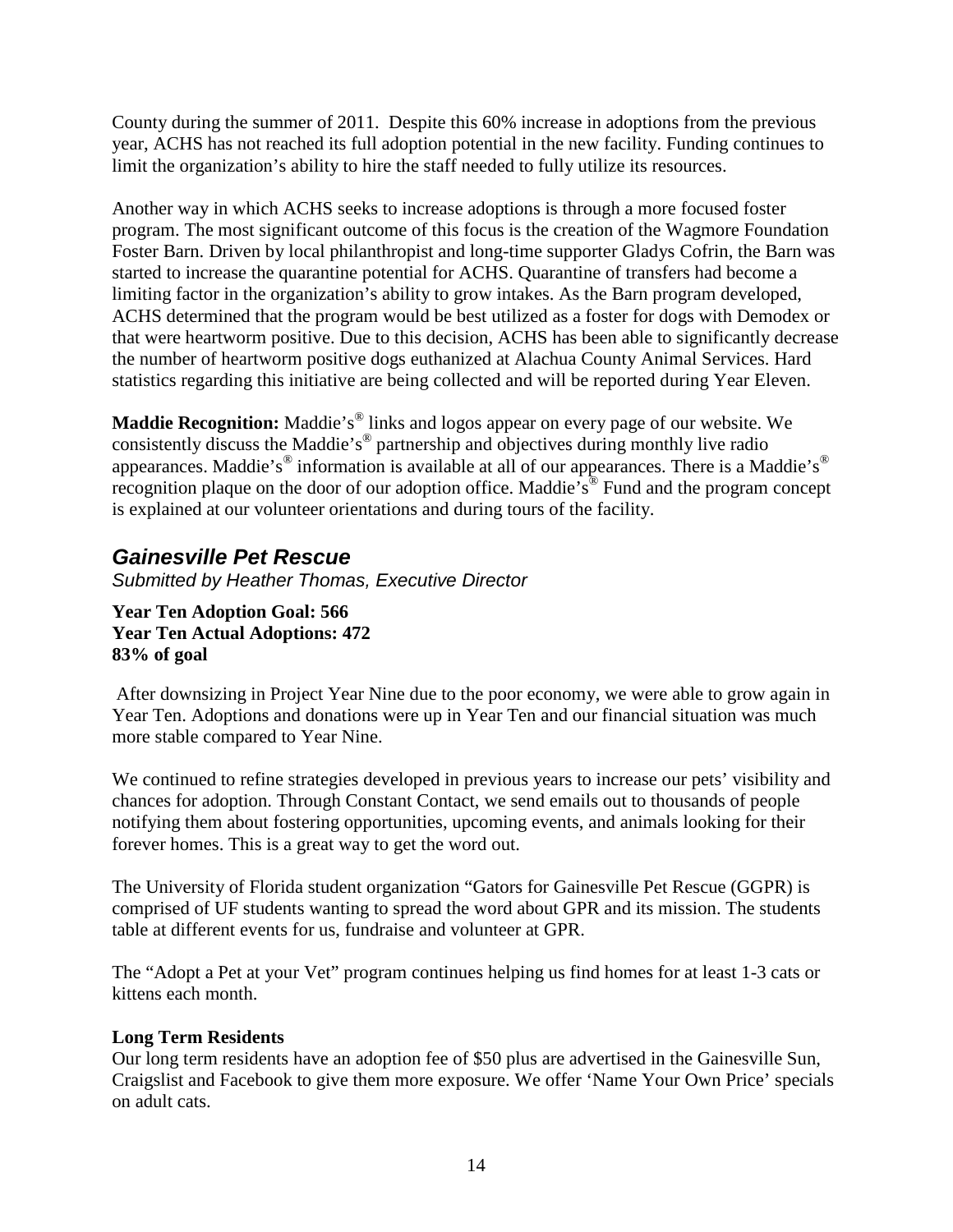#### **Focusing on Treatables:**

We have started highlighting and reporting on our treatable animals on Facebook and through Constant Contact to gain more donations to treat the animal and to increase visibility of the animal so potential adopters can learn about them before they become available.

#### **Maddie Recognition:**

GPR includes Maddie's® Fund logo in all brochures, PSA's, web site, etc. We also have the Maddie's<sup>®</sup> sticker on all of our adoption packets plus information inside the packet on Maddie's<sup>®</sup> Pet Rescue Project. The Maddie's<sup>®</sup> posters are displayed in our lobby and adoption areas.

### *Puppy Hill Farm*

*Submitted by Laurie Trenholm, President*

#### **Year Ten Adoption Goal: 690 Year Ten Actual Adoptions: 797 115% of goal**

**Adoptions:** Puppy Hill Farm is proud to have found homes for 797 pets in Project Year Ten. We find that our largest adoption numbers occur at PetSmart, while our Melrose facility is used primarily for housing cats, kittens, puppies and small dogs and facilitates relatively few adoption numbers. In spite of an increased number of rescue organizations at PetSmart, we have been able to increase adoptions through a) offering adoptions on both Saturdays and Sundays, b) having a larger inventory of animals due to increased capacity at the Melrose adoption center, c) having greatly increased animals available for the four annual PetSmart nationwide adoptathon weekends and d) organizing the Homes for the Holidays adoptathon in December through PetSmart Charities.

#### **Maddie Recognition:**

Information and signage in our Adoption Center highlights the fact that Maddie's® funding made our Center possible and we include Maddie's® prominently on our website, promotional materials, and at all fundraisers.

### *Haile's Angels Pet Rescue*

*Submitted by Kirk Eppenstein, Executive Director*

**Year Ten Adoption Goal: 426 Year Ten Actual Adoptions: 269 63% of goal**

#### **Adoptions:**

Haile's has undergone a dramatic change in Project Year Ten. We have started a project to complete a brand new adoption center completely devoted to the rescue! Consequently, we have had to house our animals in a construction trailer rigged to be a makeshift kennel until the construction is completed. The project was funded completely by Dr. Linda McCollough and will result in more comfortable housing for the animals. Our adoption numbers are down as a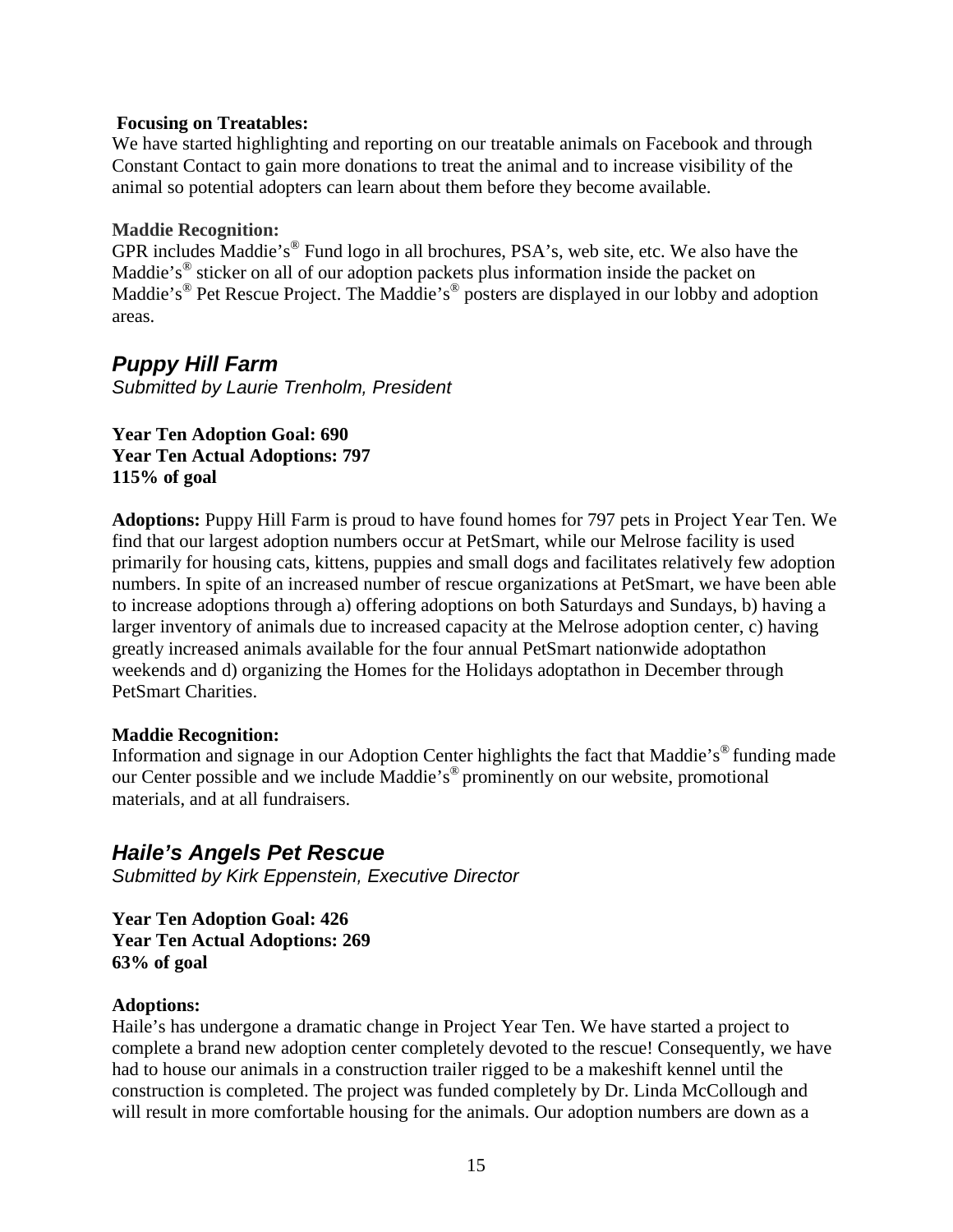result of this construction but we still have managed to adopt many difficult cases such as those needing amputations, missing eyes, amongst other maladies. Our associated vet clinic continues to allow us to rescue even the most difficult treatable cases.

We continue to employ innovations to our website and Facebook and look for more ways for the animals to be seen by the public. We continue to do our Wet Nose Wednesdays every other week to feature an animal on the radio and the associated websites for the number 1-rated station in Gainesville. We also have a great relationship with the four stations of the Gainesville Television Network and have a regular television segment on the weekend where we feature between one and three animals dependent upon the news load for that week. We sometimes have a three minute segment that airs over 20 times per weekend to a possible audience of over 130,000 households! The network is providing this service for us at no cost and it has been well received by the community. We are able to do fun things with the animals such as dress them in costumes for football weekends and Halloween. It also allows us to feature difficult cases on the television with the hope of the animal being seen by a likely adopter.

We have developed a partnership with the Center for Independent Living to create an on-the-job training program for people with disabilities. Since we have such a small budget, manpower has been a challenge to the organization. Through this program, we are able to have people working for the rescue at a net cost of zero to us.

We have also developed a partnership with Gators Assisting Pets through the University of Florida. This group is assigned harder-to-adopt pets, and they work with them several times a week to help socialize the animals. They also use their own online methods to advertise animals and take dogs to UF football games to help them get exposure, showing them outside the stadium on game days with "Adopt Me" vests on.

Another group that has helped with more difficult cases has been the Animal Behavior College. They have supplied us with two students studying to be behaviorists. They have taken several cases of dogs that are ill-mannered through the use of positive training have successfully changed the behaviors of the animal resulting in successful adoptions.

We have plans in the next year to expand our operating hours to be open seven days a week to help our adoptions increase. With our new center up and running, the animals will be more comfortable, less stressed and show better resulting in more adoptions.

#### **Maddie Recognition:**

The Maddie's<sup>®</sup> logo appears on our website as well as on our statistical reports. The Maddie<sup>®</sup> mascot appears at all of our special events.

### *Helping Hands Pet Rescue*

*Submitted by Andrea Brower, Executive Director*

**Year Ten Adoption Goal: 730 Year Ten Actual Adoptions: 737 101% of goal**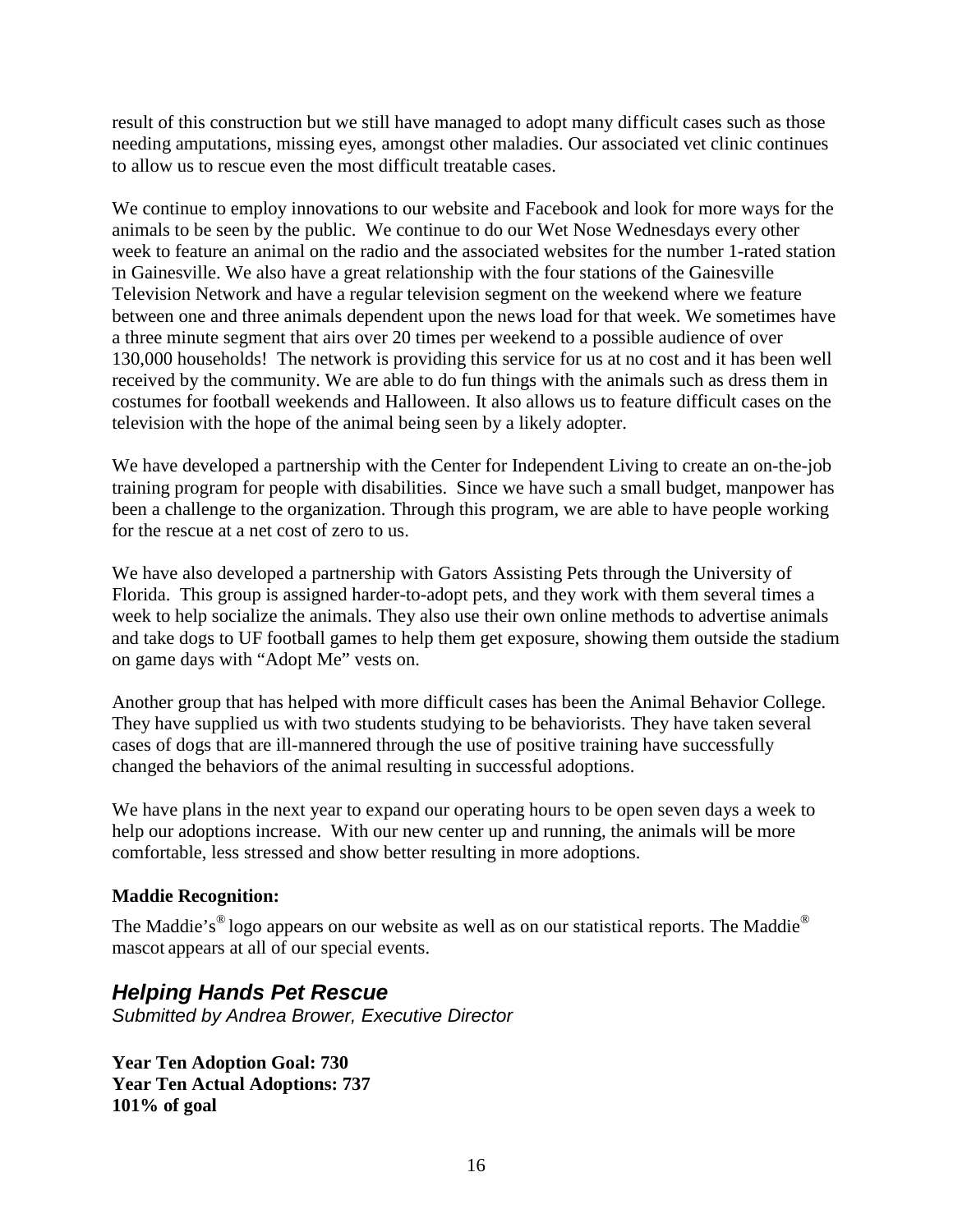Project Year Ten has been a long, productive year for Helping Hands. A total of 737 dogs and cats were adopted through our organization this year. While this was a decrease of seven adoptions from Project Year Nine, we are happy that we were able to remain close to the previous year's numbers. For several months out of Project Year Ten we were at an even smaller canine capacity due to the construction of the first half of our new kennel facility. Recruiting and training reliable volunteers is still the largest obstacle for Helping Hands.

We have not changed our adoption strategy much over the past year. Helping Hands continues to hold our adoption events every Saturday at the local PetSmart. We continue to bring large numbers of adoptable animals to every event (20-40 canines and 40-100 felines) to insure that a potential adopter will be able to find a suitable companion. We are still working hard to keep our Petfinder.com and Petango.com sites up to date, but online inquiries through those websites have decreased. This year Helping Hands has been very successful marketing adoptable pets and soliciting for donations through our page on Facebook.

In Project Year Ten, 86% of the animals Helping Hands pulled from Alachua County Animal Services were classified as Treatable. While the staff at ACAS is only sending the kennel inventory to the rescue groups about once a week, they have been great about sending the euthanasia list out on a daily basis. The staff at ACAS has also been sending out pleas for certain dogs that will be on a future euthanasia list due to medical issues or temperament unless there is commitment from rescue group. The dogs and cats Helping Hands pulled from ACAS in Project Year Ten all came from the euthanasia list or email pleas. As in Project Year Nine, the rescue groups that were able to send volunteers to ACAS on a daily basis were able to take a majority of the healthy and most "adoptable" animals into their programs. Helping Hands continued to intake "healthy" and adoption-ready dogs from the public so that their adoption fees could supplement the higher cost associated with getting the ACAS animals from Treatable to Healthy classification.

Helping Hands was able to complete the first half of our new kennel facility during Project Year Ten. While the project has taken longer than anticipated, the second half of the kennels should be complete by the end of winter. Construction has taken longer than originally planned because the labor has been done pro bono. We have used the money saved in construction towards medical expenses of the animals in our care. Once the kennels are complete, we will be able to have potential adopters come out during the week to meet available dogs in the program. We anticipate that this will increase our adoptions because people will not have to wait until the weekend to meet a pet that interests them. Potential adopters will often adopt from another local adoption agency rather than wait.

We have participated in several larger scale adoption events funded by PetSmart this year. These events run Friday through Sunday with heavy advertising. Generally, we see about twice the number of adoptions than a normal adoption weekend. We have also participated in various events marketing a specific "less adoptable" animal, such as Best Friends' \$5 Felines event where we lower the adoption fees of felines over five months of age to \$5 and the Black Friday event where all black animals are offered at a reduced price.

In Project Year Ten, Helping Hands has greatly expanded our foster home network. We prioritize which canines go into foster care based on their length of stay, energy needs, and